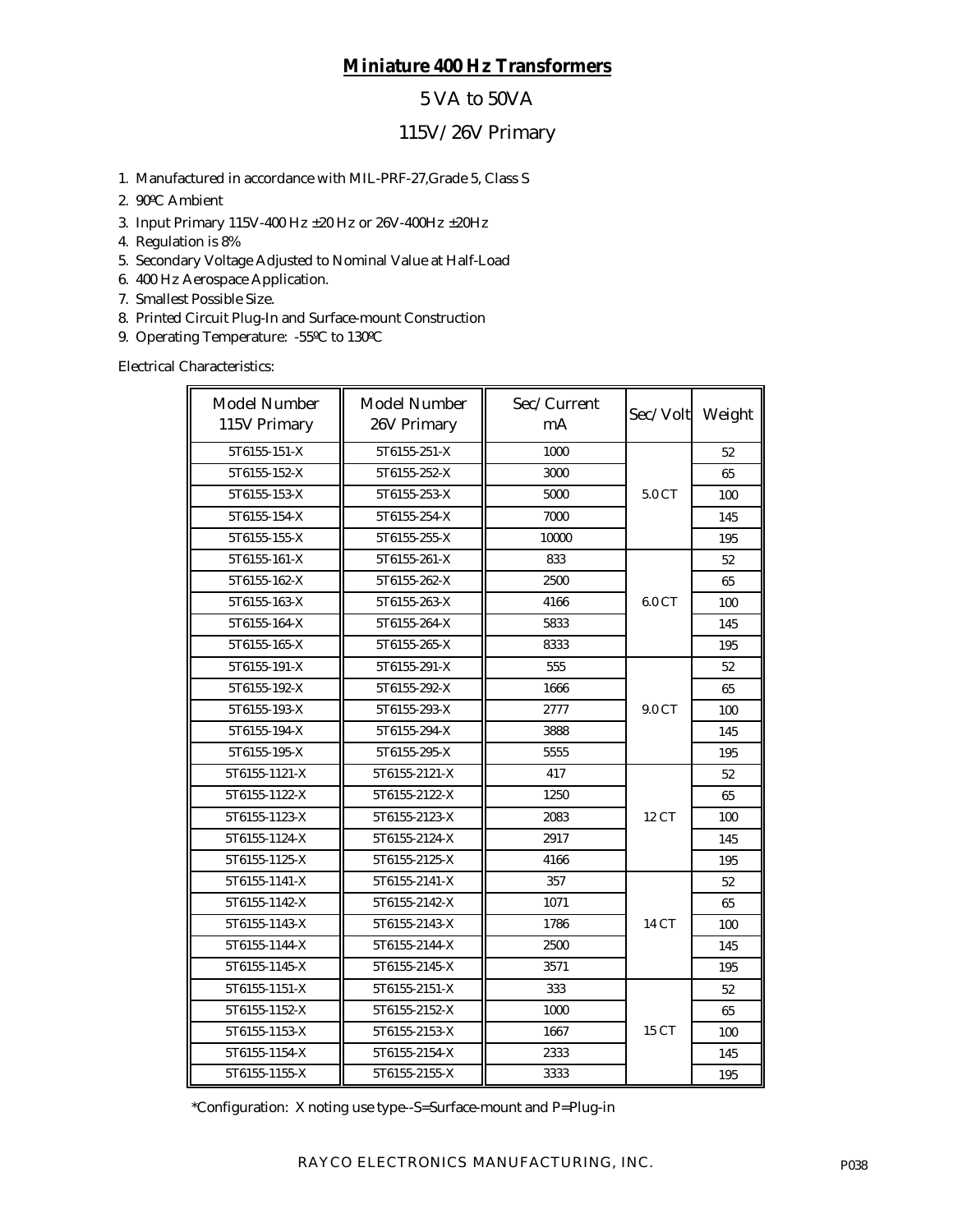| Continued |  |  |
|-----------|--|--|
|           |  |  |

| <b>Model Number</b>            | <b>Model Number</b>            | Sec/Current  | Sec/Volt  | Weight     |
|--------------------------------|--------------------------------|--------------|-----------|------------|
| 115V Primary                   | 2.6V Primary                   | mA           |           |            |
| 5T6155-1221-X                  | 5T6155-2221-X                  | 227          |           | 52         |
| 5T6155-1222-X                  | 5T6155-2222-X                  | 681          | 22        | 65         |
| 5T6155-1223-X                  | 5T6155-2223-X                  | 1136         | CT        | 100        |
| 5T6155-1224-X                  | 5T6155-2224-X                  | 1591         |           | 145        |
| 5T6155-1225-X                  | 5T6155-2225-X                  | 2272         |           | 195        |
| 5T6155-1241-X                  | 5T6155-2241-X<br>5T6155-2242-X | 208          |           | 52         |
| 5T6155-1242-X                  |                                | 625          | 24        | 65         |
| 5T6155-1243-X                  | 5T6155-2243-X                  | 1041         | CT        | 100        |
| 5T6155-1244-X                  | 5T6155-2244-X                  | 1450         |           | 145        |
| 5T6155-1245-X                  | 5T6155-2245-X                  | 2083         |           | 195        |
| 5T6155-1281-X                  | 5T6155-2281-X                  | 178          |           | 52         |
| 5T6155-1282-X                  | 5T6155-2282-X                  | 535          | 28        | 65         |
| 5T6155-1283-X                  | 5T6155-2283-X                  | 892          | <b>CT</b> | 100        |
| 5T6155-1284-X                  | 5T6155-2284-X<br>5T6155-2285-X | 1250<br>1786 |           | 145        |
| 5T6155-1285-X                  |                                |              |           | 195        |
| 5T6155-1361-X                  | 5T6155-2361-X                  | 138          |           | 52         |
| 5T6155-1362-X<br>5T6155-1363-X | 5T6155-2362-X<br>5T6155-2363-X | 416<br>694   | 36        | 65         |
| 5T6155-1364-X                  | 5T6155-2364-X                  | 972          | CT        | 100<br>145 |
| 5T6155-1365-X                  | 5T6155-2365-X                  | 1389         |           |            |
| 5T6155-1481-X                  | 5T6155-2481-X                  | 104          |           | 195        |
| 5T6155-1482-X                  | 5T6155-2482-X                  | 312          |           | 52         |
| 5T6155-1483-X                  | 5T6155-2483-X                  | 521          | 48        | 65         |
| 5T6155-1484-X                  | 5T6155-2484-X                  | 729          | CT        | 100<br>145 |
| 5T6155-1485-X                  | 5T6155-2485-X                  | 1043         |           | 195        |
| 5T6155-1751-X                  | 5T6155-2751-X                  | 67           |           | 52         |
| 5T6155-1752-X                  | 5T6155-2752-X                  | 200          |           | 65         |
| 5T6155-1753-X                  | 5T6155-2753-X                  | 333          | $75\,$    | 100        |
| 5T6155-1754-X                  | 5T6155-2754-X                  | 467          | <b>CT</b> | 145        |
| 5T6155-1755-X                  | 5T6155-2755-X                  | 676          |           | 195        |
| 5T6155-11001-X                 | 5T6155-21001-X                 | 50           |           | 52         |
| 5T6155-11002-X                 | 5T6155-21002-X                 | 150          |           | 65         |
| 5T6155-11003-X                 | 5T6155-21003-X                 | 250          | 100       | 100        |
| 5T6155-11004-X                 | 5T6155-21004-X                 | 350          | <b>CT</b> | 145        |
| 5T6155-11005-X                 | 5T6155-21005-X                 | 500          |           | 195        |
| 5T6155-11101-X                 | 5T6155-21101-X                 | 45           |           | 52         |
| 5T6155-11102-X                 | 5T6155-21102-X                 | 136          |           | 65         |
| 5T6155-11103-X                 | 5T6155-21103-X                 | 227          | 110       | 100        |
| 5T6155-11104-X                 | 5T6155-21104-X                 | 318          | CT        | 145        |
| 5T6155-11105-X                 | 5T6155-21105-X                 | 454          |           | 195        |
| 5T6155-11151-X                 | 5T6155-21151-X                 | 43           |           | 52         |
| 5T6155-11152-X                 | 5T6155-21152-X                 | 130          |           | 65         |
| 5T6155-11153-X                 | 5T6155-21153-X                 | 217          | 115<br>CT | 100        |
| 5T6155-11154-X                 | 5T6155-21154-X                 | 304          |           | 145        |
| 5T6155-11155-X                 | 5T6155-21155-X                 | 434          |           | 195        |

\*Configuration: X noting use type--S=Surface-mount and P=Plug-in

Last numerical digit references size of unit